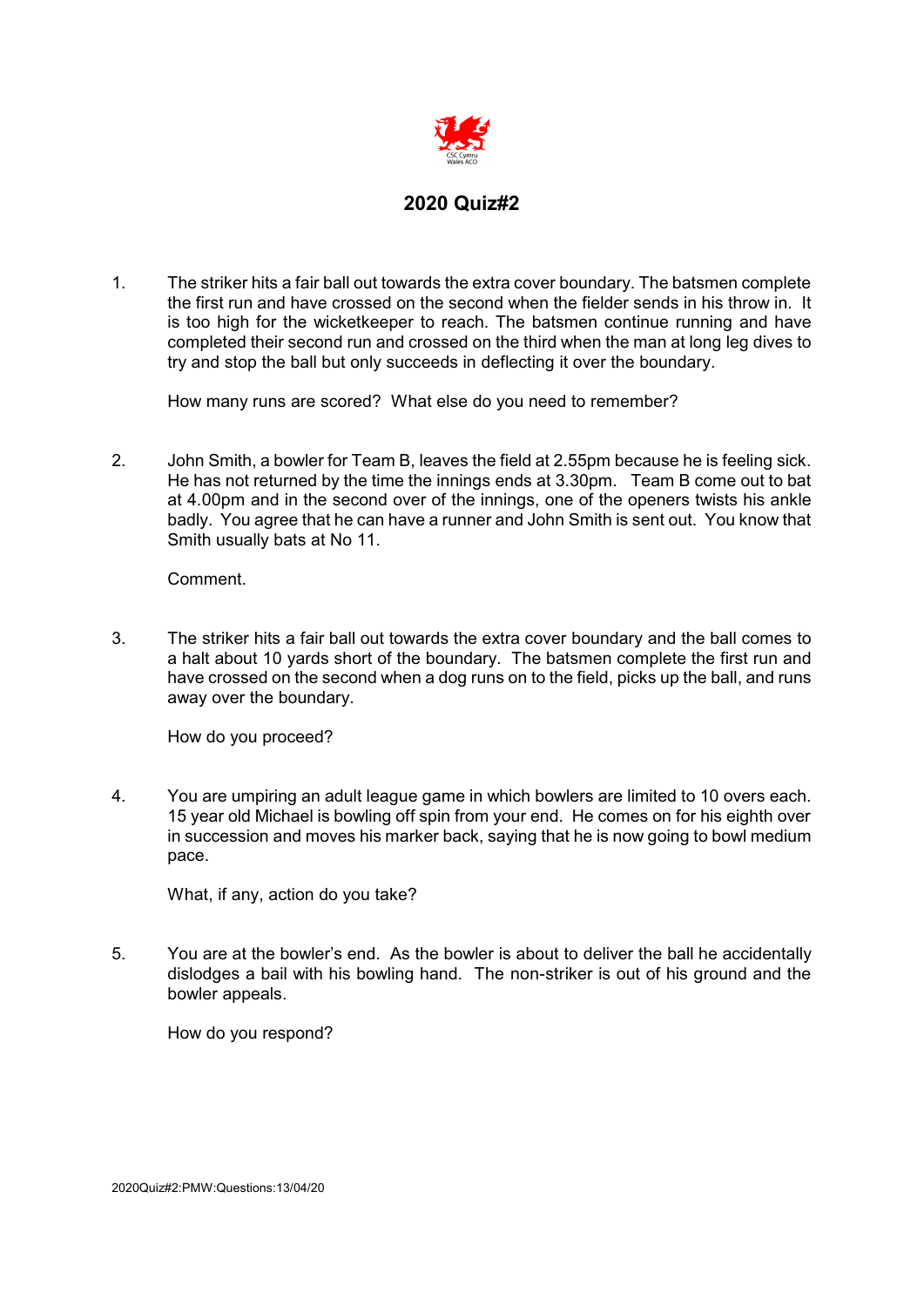

6. The striker hits the ball out to long-on. The batsmen complete one run but as they try to cross on the second they collide violently and both fall to the ground in mid-pitch. They are clearly winded and make no move to regain their ground. The ball is returned to the wicket-keeper who validly breaks the wicket with both batsmen out of their ground. He appeals for a run out.

How do you proceed?

7. You are at the striker's end. The ball is hit straight back at your colleague and it hits him in the face. He is clearly shaken and his nose is bleeding. He leaves the field and you take over at the bowler's end, with the home side's coach standing at the striker's end. At the tea interval, your colleague indicates that he is ready to return. He has not had any formal medical attention. You are concerned that he still looks and sounds quite shaken up.

How do you proceed?

8. The bowler delivers a short-pitched fair ball. This is the first delivery of the match. The striker attempts to avoid the delivery but it hits him on the shoulder and loops up, landing over the boundary without pitching within the playing area.

What is the outcome?

9. As the bowler enters his delivery stride, the striker steps away to leg, suggesting he is distracted or not ready. A fair ball is delivered and the striker half-heartedly pats it away to cover where it is fairly caught. There is an appeal. The batsman looks outraged.

What is your decision, and why?

10. You are umpiring a 50 over league match. The bowlers are limited to 10 overs each. You have miscounted and allow bowler A to start his 11<sup>th</sup> over. After 3 balls, the scorers manage to attract your attention and tell you that this is A's  $11<sup>th</sup>$  over.

How do you deal with this?

11. The striker hits a No Ball in the air and it is cleanly caught within the field of play. The batsmen have run one while the ball was in the air and have not crossed on the second run when the fielder throws the ball back to the wicket-keeper. Unfortunately, the throw is high and wide and goes over the boundary without grounding within the field of play..

How many runs are scored?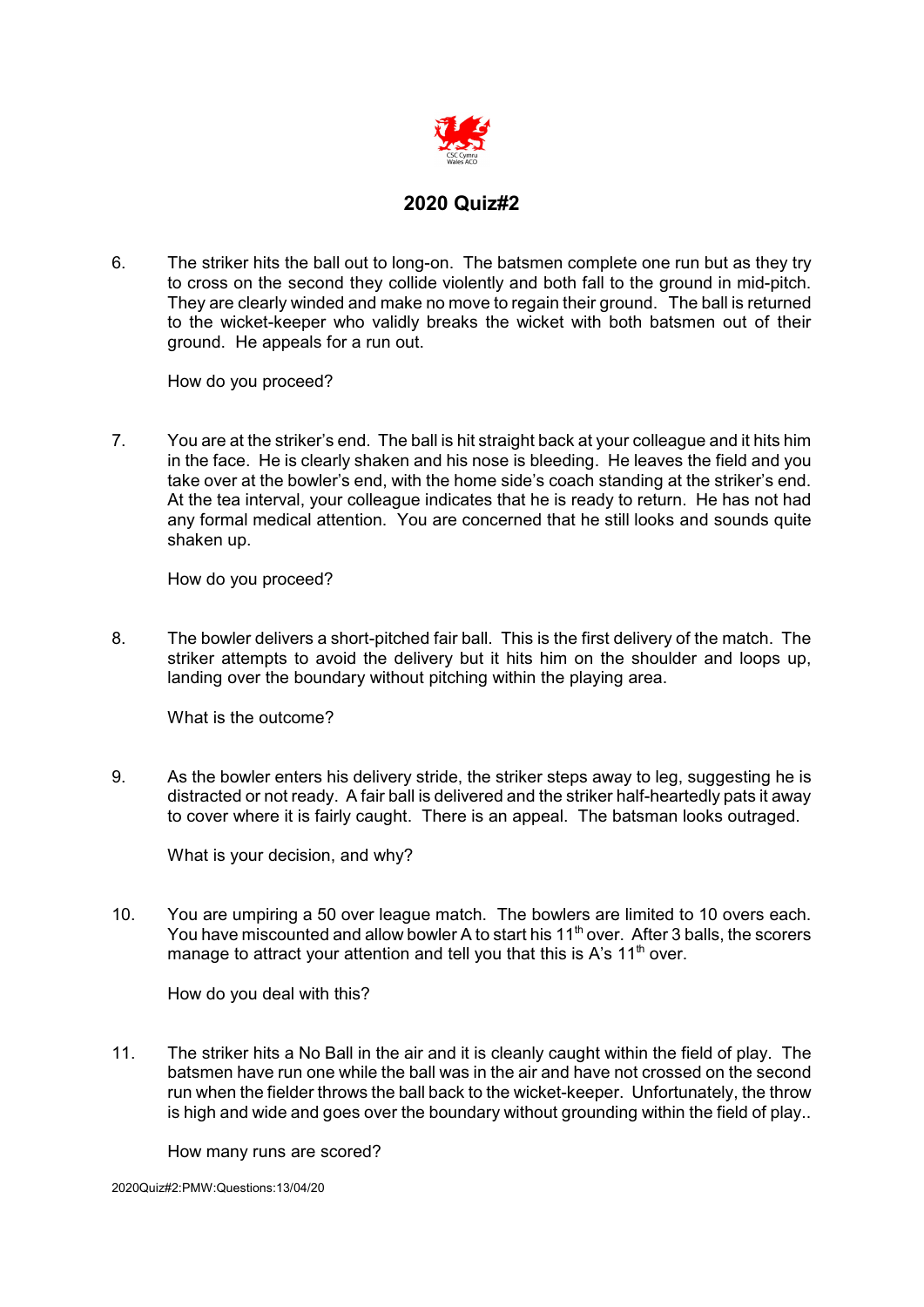

12. It is the first innings of a 50 over match. Halfway through the  $20<sup>th</sup>$  over, at 1.35pm, bowler A is hit on the knee by a returning ball. He is unable to continue and hobbles off the field. You allow a substitute. Bowler B completes the over for him. Drinks are taken at 2.02pm and play resumes at 2.06pm. After treatment, A returns to the field at 3.17pm and the innings ends at 3.42pm. The second innings starts at 4.12pm and A comes out to open the batting. The opposing captain complains that A cannot bat immediately.

At what time is A allowed to bat?

13. You are umpiring an age group match. A regulation provides for rolling substitutions. Penalty time does not apply to players substituted under that regulation. Each team has named thirteen players on the team sheet. All are allowed to bowl but only eleven may bat. The striker hits a fair ball high in the air and she is caught at mid-wicket. As the striker is leaving the field your colleague at the striker's end asks her to wait and informs you that he's just realised that there were 12 fielders on the field.

How do you proceed?

14. You are umpiring an U15 match. The injured striker has a runner. The injured striker plays the ball out to mid-wicket and the runner and the non-striker complete one run. The ball is returned to the wicket-keeper who fairly breaks the wicket with the injured striker standing at the bowler's end.

How do you answer an appeal? Do you need to consider anything else?

15. The striker plays a fair ball along the ground out to long on and the batsmen start running. The fielder on the boundary throws the ball in as the batsmen complete their first run. The ball flicks the branch of an overhanging tree on its way in and the bowler breaks the wicket with the non-striker short of his ground on the second run. The bowler appeals.

What is your decision?

16. It is a local derby between Lower Cwmscwt and Upper Cwmscwt. Upper bat first and their opener is facing Twm Siôn Cati, the fearsome Lower opening bowler. The first delivery is driven through the covers for four. Twm follows through and ends up eyeball to eyeball with the batsman. You hear him say "Do that again and you'll need a f\*\*\*ing ambulance." The second delivery is also driven for four. The third delivery is a very quick head high beamer, which forces the batsman to take evasive action.

What action will you take?